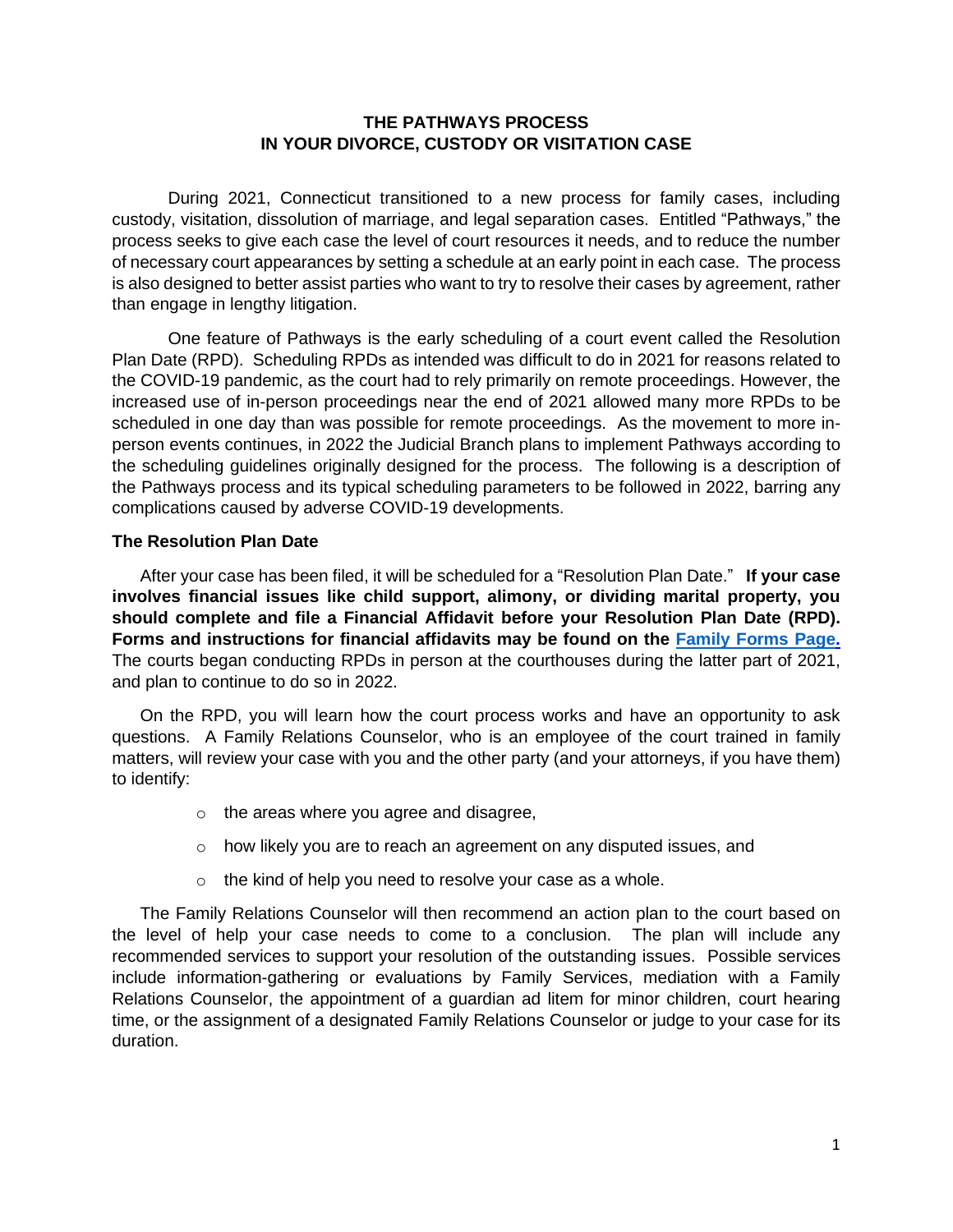The Counselor will also recommend one of three "tracks" for the purpose of future scheduling and services in your case. Track A is intended for cases that require the lowest level of court time and resources, including cases that are fully resolved on the RPD.

- Track B is for cases that are expected to require a moderate level of court time and resources.
- Track C is designed for cases where there are disputes about major issues that are expected to require the highest level of judicial time and resources.

After you meet with a Family Relations Counselor, a judge will make a scheduling order that fits the action plan, including assigning the case to a track, scheduling future court dates, and specifying what you are expected to do in between them. **The Resolution Plan Date is not the time for a contested hearing or trial before a judge. However**, **if you agree on all of the issues in your case, a judge may be able to hear your case that day and approve your agreement, finishing the case.** You may also appear before a judge that day to address issues about future scheduling or whether certain services are appropriate in your case.

If you are the plaintiff or applicant and you do not appear for your Resolution Plan Date, your case may be dismissed. If you are the defendant or the respondent and you do not appear, court orders or a final judgment may be entered against you.

The date for your RPD will depend on the type of case, and whether it is a new action (like a complaint for dissolution of marriage) or a postjudgment matter (like a motion to modify a prior divorce or custody judgment). The following table illustrates the expected time frames for scheduling Resolution Plan Dates in various situations.

| Scheduling Resolution Plan Dates – Effective January 1, 2022                                   |                                                              |
|------------------------------------------------------------------------------------------------|--------------------------------------------------------------|
| For this type of case (new filings)                                                            | The Resolution Plan Date should be set for                   |
| <b>Custody/Visitation Cases</b>                                                                | No more than 30 days after the filing of the<br>application. |
| <b>Dissolution of Marriage</b><br><b>Dissolution of Civil Union</b><br><b>Legal Separation</b> | Within 30 to 45 days after the return date.                  |
| <b>Postjudgment Motions</b>                                                                    | Between 21 and 30 days after filing.                         |

# **After the Resolution Plan Date**

As mentioned above, if your case is not resolved on the Resolution Plan Date, the court will enter a scheduling order that assigns the case to a track and sets out important events for the rest of the case. Depending on the nature of the case and the assigned track, the schedule may include one or more Case Dates, a date for a pretrial settlement conference, and a date for a trial if the parties prove unable to reach a full agreement.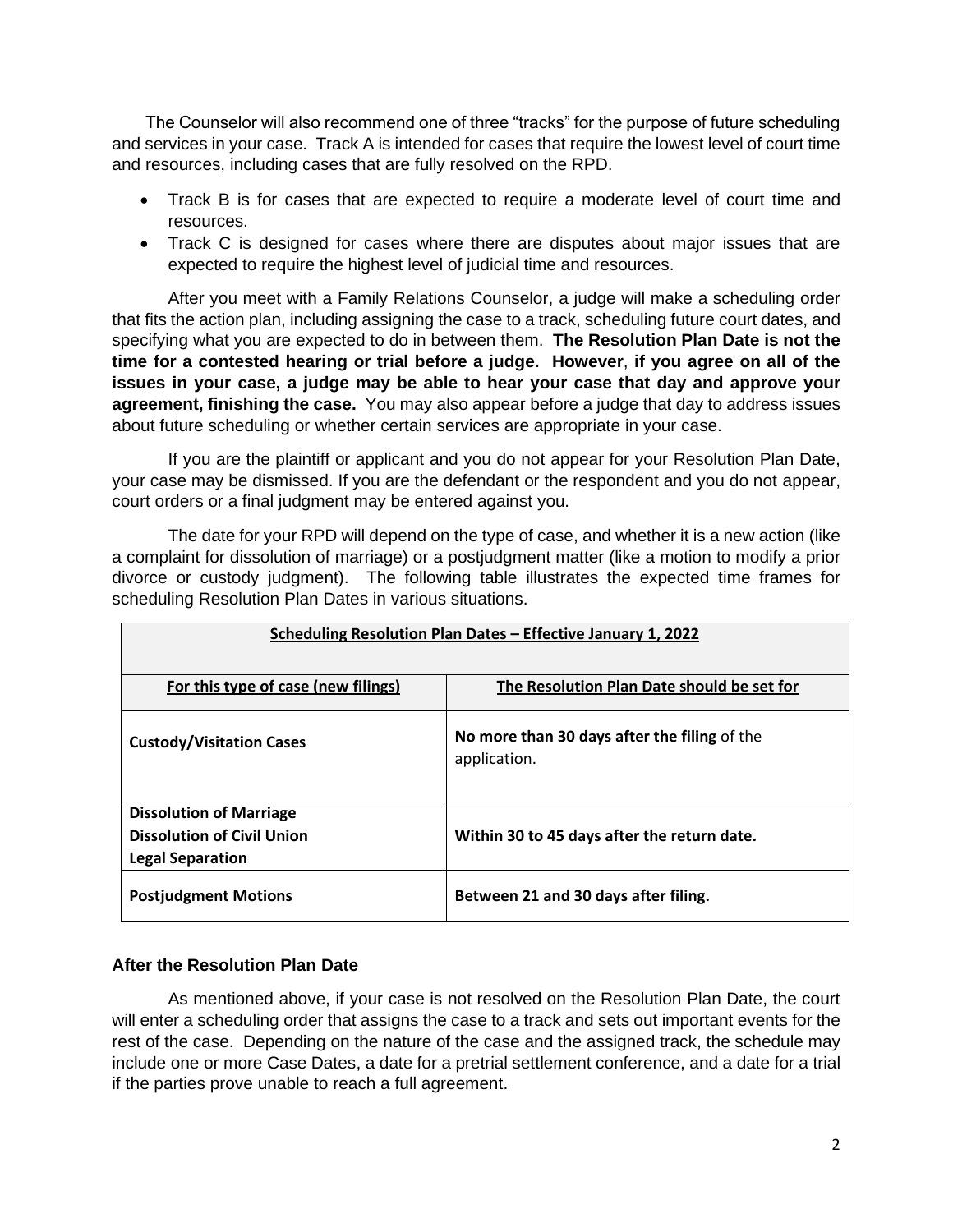Case Dates are scheduled as interim hearing dates in new dissolution of marriage, legal separation, custody and visitation cases, for the court to consider issues that should be addressed before a final trial date. A Case Date is a hearing before a judge to address matters like motions for temporary orders on custody, child support, or other subjects, to be in effect while your case is pending. The judge may also hear reports on the progress of services that have been ordered in your case, and may schedule additional future court dates.

If an issue arises in between pre-set court dates that you believe should not wait until the next scheduled event, there is a procedure to request an earlier hearing or status conference regarding that issue. Similarly, if there is not enough time on a Case Date to hear a pending motion fully, the judge may order that more pre-trial hearing time be scheduled in addition to the Case Dates.

Case Dates are not for the final trial of your case. They are intended as checkpoints along the way to final resolution, to keep your case on track and to conduct brief hearings on issues that need orders in place before there is a final agreement or trial. However, if the parties have reached a full and final agreement by a Case Date, the agreement may be considered and approved at that time by the judge, finishing the case. The number of Case Dates in your case, and the court time available at each, will depend on the track the court decides is appropriate for your case on your Resolution Plan Date.

The following table illustrates the expected time frames for scheduling Case Dates for new actions assigned to Track B or Track C. During 2021, most Case Dates were conducted remotely. However, Case Dates for cases with RPDs occurring in 2022 will be scheduled as in-person events at the courthouse.

#### **Scheduling Case Dates as In-Person Proceedings – Effective January 1, 2022**

The general guidelines for setting in-person Case Dates are as follows, subject to the discretion of the judge in a particular case based on factors such the needs of the case, the schedules of the parties and counsel, and the availability of time on the Track B or C Case Date docket for a given date. Case Dates are usually scheduled only for newly filed actions for dissolution of marriage, legal separation, custody, and visitation; they are not typically scheduled for postjudgment motions.

| <b>Track</b>   | <b>Typical Case Date Scheduling</b>                                                                                                                 |
|----------------|-----------------------------------------------------------------------------------------------------------------------------------------------------|
| <b>Track B</b> | One Case Date, set for 30-60 days after the Resolution<br>Plan Date.                                                                                |
| Track C        | Two Case Dates, the first Case Date set for 30-60 days<br>after the Resolution Plan Date, and the Second Case<br>Date for 5-6 months after the RPD. |

As noted above, Case Dates are generally **not** scheduled for postjudgment motions. If your case involves one or more motions filed by a party after the final judgment in a case has entered, such as motions to modify or enforce the judgment, and the matter is not resolved on